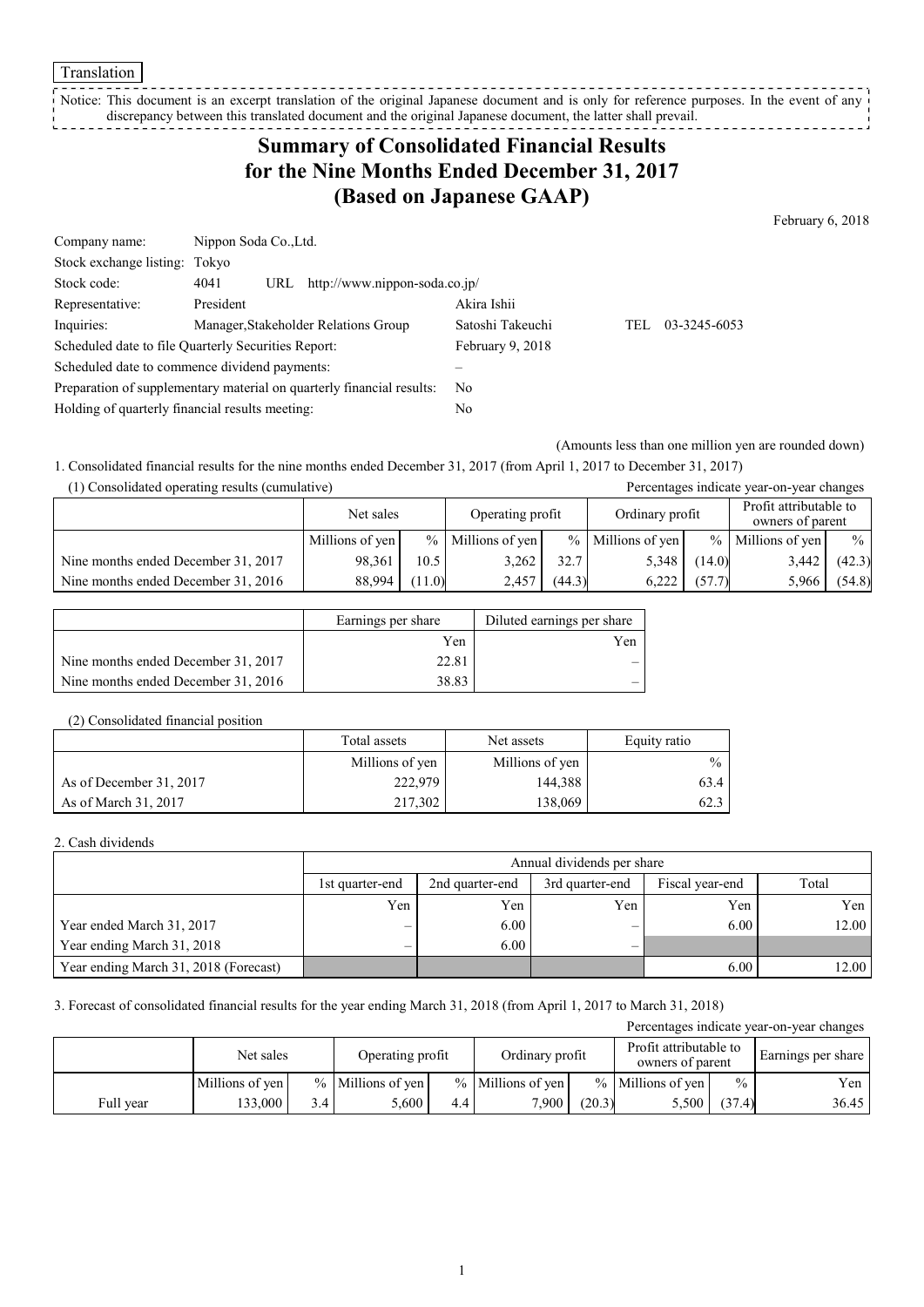| 4. Notes                                                                                                                  |                                                                                        |                                                        |                |                    |  |
|---------------------------------------------------------------------------------------------------------------------------|----------------------------------------------------------------------------------------|--------------------------------------------------------|----------------|--------------------|--|
|                                                                                                                           | (1) Changes in significant subsidiaries during the nine months ended December 31, 2017 |                                                        |                |                    |  |
| (changes in specified subsidiaries resulting in the change in scope of consolidation):                                    |                                                                                        |                                                        |                |                    |  |
| (2) Application of special accounting methods for preparing quarterly consolidated financial statements:                  |                                                                                        |                                                        | No             |                    |  |
| (3) Changes in accounting policies, changes in accounting estimates, and restatement of prior period financial statements |                                                                                        |                                                        |                |                    |  |
| Changes in accounting policies due to revisions to accounting standards and other regulations:                            |                                                                                        |                                                        |                |                    |  |
| Changes in accounting policies due to other reasons:                                                                      |                                                                                        |                                                        |                |                    |  |
| Changes in accounting estimates:                                                                                          |                                                                                        |                                                        |                |                    |  |
| Restatement of prior period financial statements:                                                                         |                                                                                        |                                                        | N <sub>0</sub> |                    |  |
| (4) Number of issued shares (common shares)                                                                               |                                                                                        |                                                        |                |                    |  |
| Total number of issued shares at the end of the period (including treasury shares)                                        |                                                                                        |                                                        |                |                    |  |
| As of December 31, 2017                                                                                                   |                                                                                        | 155,636,535 shares   As of March 31, 2017              |                | 155,636,535 shares |  |
| Number of treasury shares at the end of the period                                                                        |                                                                                        |                                                        |                |                    |  |
| As of December 31, 2017                                                                                                   |                                                                                        | 4,727,159 shares   As of March 31, 2017                |                | 4,724,709 shares   |  |
| Average number of shares during the period (cumulative from the beginning of the fiscal year)                             |                                                                                        |                                                        |                |                    |  |
| Nine months ended December 31, 2017                                                                                       |                                                                                        | 150,912,101 shares Nine months ended December 31, 2016 |                | 153,665,609 shares |  |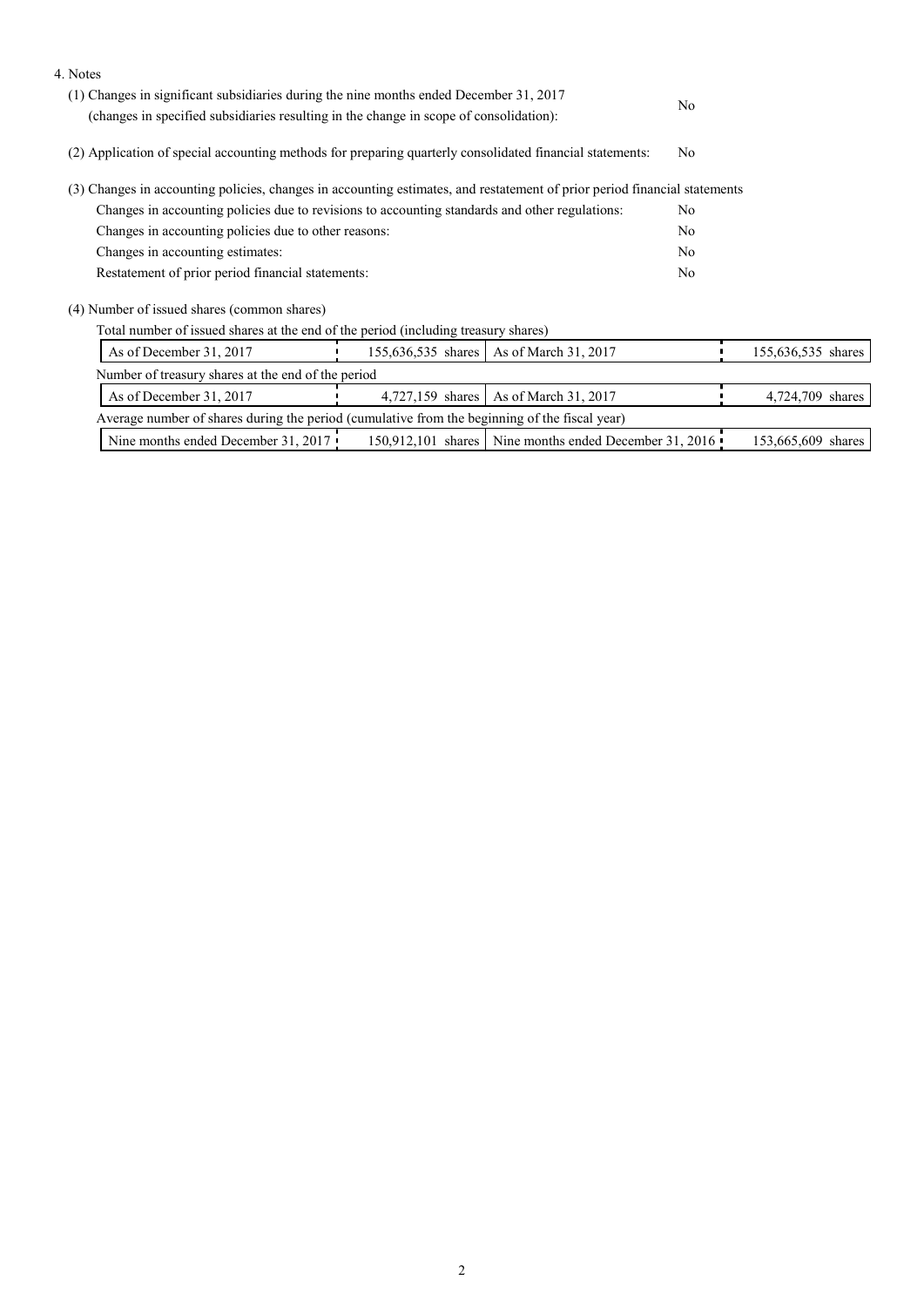# **Quarterly consolidated financial statements**

**Consolidated balance sheets** 

|                                                     |                      | (Millions of yen)       |
|-----------------------------------------------------|----------------------|-------------------------|
|                                                     | As of March 31, 2017 | As of December 31, 2017 |
| Assets                                              |                      |                         |
| Current assets                                      |                      |                         |
| Cash and deposits                                   | 33,171               | 28,392                  |
| Notes and accounts receivable - trade               | 38,153               | 35,965                  |
| Electronically recorded monetary claims - operating | 2,018                | 2,251                   |
| Inventories                                         | 28,484               | 32,915                  |
| Deferred tax assets                                 | 1,996                | 1,833                   |
| Other                                               | 3,509                | 4,611                   |
| Allowance for doubtful accounts                     | (196)                | (214)                   |
| Total current assets                                | 107,137              | 105,756                 |
| Non-current assets                                  |                      |                         |
| Property, plant and equipment                       |                      |                         |
| Buildings and structures, net                       | 16,694               | 16,940                  |
| Machinery, equipment and vehicles, net              | 18,284               | 19,059                  |
| Tools, furniture and fixtures, net                  | 1,610                | 1,520                   |
| Land                                                | 15,338               | 15,265                  |
| Construction in progress                            | 2,515                | 3,433                   |
| Other, net                                          | 238                  | 19                      |
| Total property, plant and equipment                 | 54,682               | 56,239                  |
| Intangible assets                                   |                      |                         |
| Goodwill                                            | 704                  | 528                     |
| Other                                               | 877                  | 828                     |
| Total intangible assets                             | 1,582                | 1,356                   |
| Investments and other assets                        |                      |                         |
| Investment securities                               | 41,186               | 46,516                  |
| Net defined benefit asset                           | 7,597                | 7,950                   |
| Deferred tax assets                                 | 2,469                | 2,369                   |
| Other                                               | 2,673                | 2,814                   |
| Allowance for doubtful accounts                     | (26)                 | (24)                    |
| Total investments and other assets                  | 53,900               | 59,627                  |
| Total non-current assets                            | 110,165              | 117,223                 |
| Total assets                                        | 217,302              | 222,979                 |
|                                                     |                      |                         |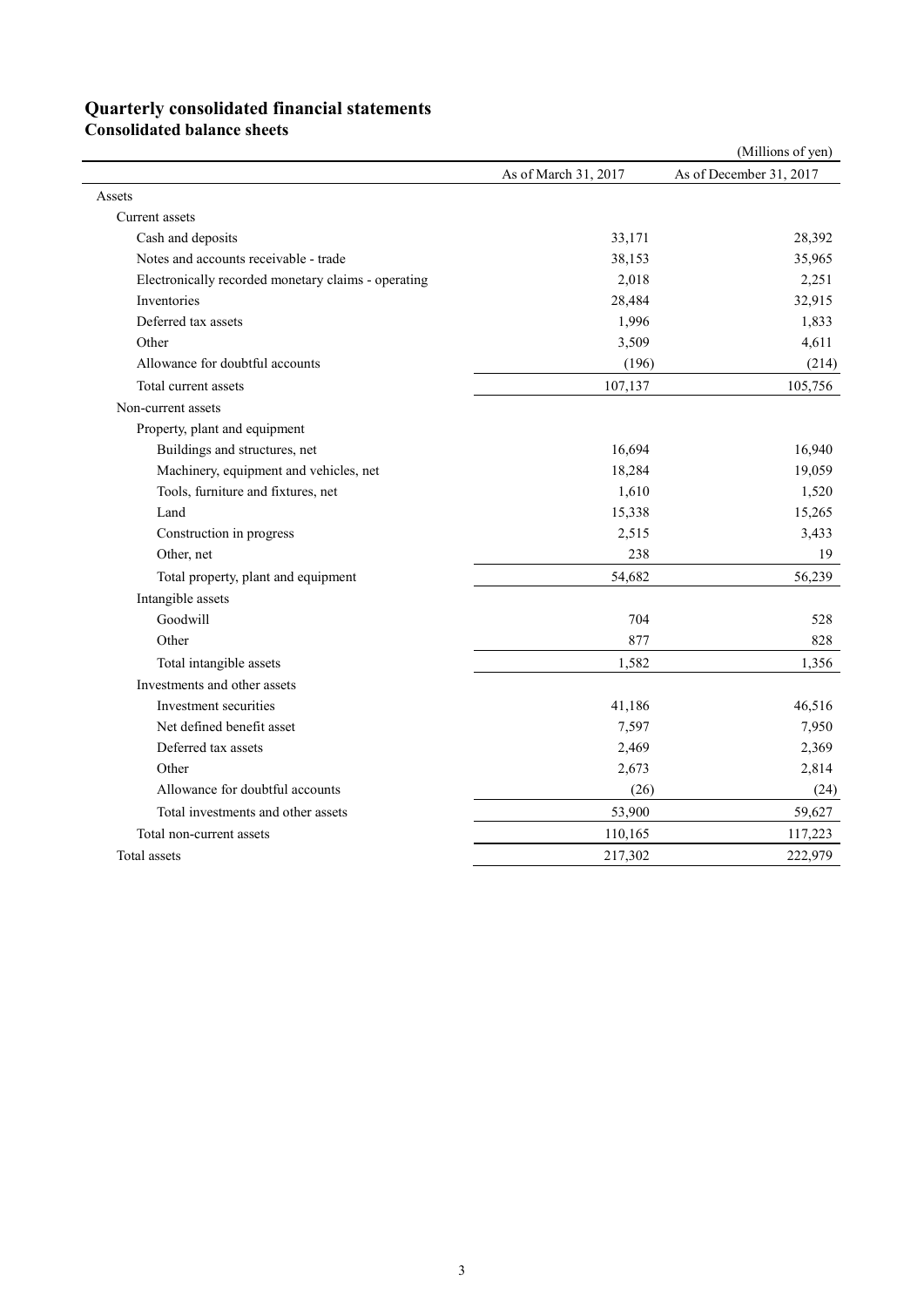|                                                       |                      | (Millions of yen)       |
|-------------------------------------------------------|----------------------|-------------------------|
|                                                       | As of March 31, 2017 | As of December 31, 2017 |
| Liabilities                                           |                      |                         |
| Current liabilities                                   |                      |                         |
| Notes and accounts payable - trade                    | 15,445               | 19,358                  |
| Electronically recorded obligations - operating       | 1,917                | 4,832                   |
| Short-term loans payable                              | 31,634               | 25,031                  |
| Income taxes payable                                  | 1,468                | 337                     |
| Provision for bonuses                                 | 3,017                | 885                     |
| Other                                                 | 6,847                | 5,807                   |
| Total current liabilities                             | 60,330               | 56,252                  |
| Non-current liabilities                               |                      |                         |
| Long-term loans payable                               | 7,569                | 8,979                   |
| Deferred tax liabilities                              | 4,797                | 6,780                   |
| Net defined benefit liability                         | 2,563                | 2,616                   |
| Provision for environmental measures                  | 1,119                | 1,084                   |
| Other                                                 | 2,852                | 2,877                   |
| Total non-current liabilities                         | 18,902               | 22,338                  |
| <b>Total liabilities</b>                              | 79,232               | 78,591                  |
| Net assets                                            |                      |                         |
| Shareholders' equity                                  |                      |                         |
| Capital stock                                         | 29,166               | 29,166                  |
| Capital surplus                                       | 29,359               | 29,359                  |
| Retained earnings                                     | 71,592               | 73,220                  |
| Treasury shares                                       | (2, 232)             | (2, 234)                |
| Total shareholders' equity                            | 127,886              | 129,511                 |
| Accumulated other comprehensive income                |                      |                         |
| Valuation difference on available-for-sale securities | 7,083                | 10,560                  |
| Deferred gains or losses on hedges                    | (139)                | 25                      |
| Foreign currency translation adjustment               | 616                  | 1,212                   |
| Remeasurements of defined benefit plans               | (75)                 | 51                      |
| Total accumulated other comprehensive income          | 7,483                | 11,849                  |
| Non-controlling interests                             | 2,698                | 3,027                   |
| Total net assets                                      | 138,069              | 144,388                 |
| Total liabilities and net assets                      | 217,302              | 222,979                 |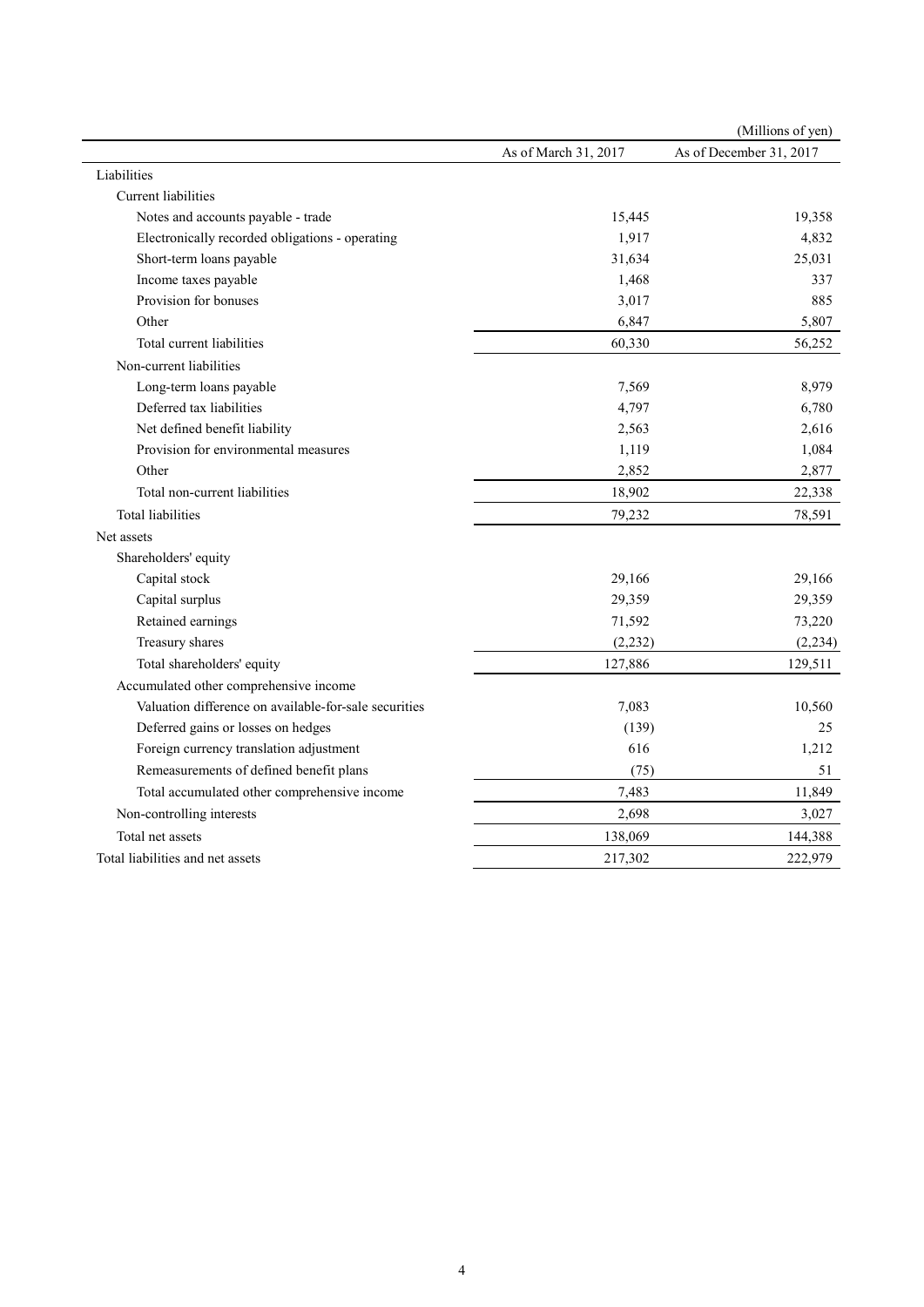### **Consolidated statements of income (cumulative) and consolidated statements of comprehensive income (cumulative)**

**Consolidated statements of income (cumulative)**

|                                                               |                   | (Millions of yen) |
|---------------------------------------------------------------|-------------------|-------------------|
|                                                               | Nine months ended | Nine months ended |
|                                                               | December 31, 2016 | December 31, 2017 |
| Net sales                                                     | 88,994            | 98,361            |
| Cost of sales                                                 | 66,993            | 73,732            |
| Gross profit                                                  | 22,000            | 24,629            |
| Selling, general and administrative expenses                  | 19,543            | 21,367            |
| Operating profit                                              | 2,457             | 3,262             |
| Non-operating income                                          |                   |                   |
| Interest income                                               | 5                 | 10                |
| Dividend income                                               | 517               | 697               |
| Share of profit of entities accounted for using equity method | 3,530             | 1,334             |
| Other                                                         | 1,200             | 832               |
| Total non-operating income                                    | 5,253             | 2,874             |
| Non-operating expenses                                        |                   |                   |
| Interest expenses                                             | 299               | 264               |
| Provision for environmental measures                          | 514               |                   |
| Other                                                         | 674               | 523               |
| Total non-operating expenses                                  | 1,488             | 788               |
| Ordinary profit                                               | 6,222             | 5,348             |
| Extraordinary income                                          |                   |                   |
| Gain on change in equity                                      | 907               |                   |
| Gain on sales of investment securities                        | 261               | 33                |
| Gain on sales of non-current assets                           |                   | 27                |
| Total extraordinary income                                    | 1,169             | 61                |
| Extraordinary losses                                          |                   |                   |
| Loss on abandonment of non-current assets                     | 112               | 348               |
| Other                                                         | 24                | 4                 |
| Total extraordinary losses                                    | 136               | 352               |
| Profit before income taxes                                    | 7,255             | 5,057             |
| Income taxes - current                                        | 2,245             | 840               |
| Income taxes - deferred                                       | (1,067)           | 589               |
| Total income taxes                                            | 1,178             | 1,430             |
| Profit                                                        | 6,077             | 3,627             |
| Profit attributable to non-controlling interests              | 110               | 184               |
| Profit attributable to owners of parent                       | 5,966             | 3,442             |